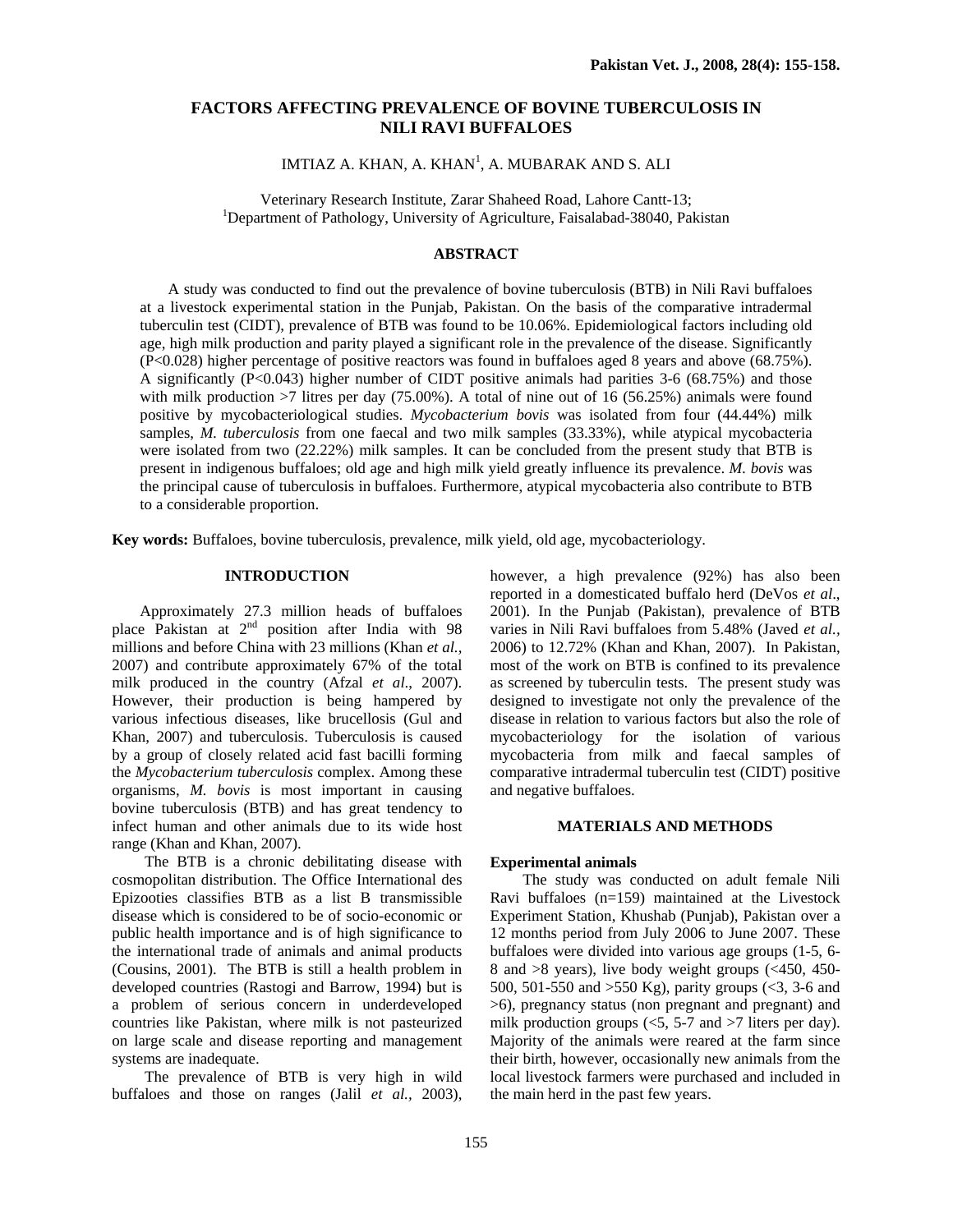The grazing was almost at the same area where all age groups grazed together. The stall feeding was separate for each group. Each shed had a watering trough where water was available *ad libitum*. Housing pattern was mixed, i.e., open and semi-open. Animals were kept combined either indoor or outdoor and not chained. All sheds were directed either N–S or S–N. No disease outbreak occurred for the last 6 months. A village shared a common boundary with the farm premises.

These animals were vaccinated in routine against haemorrhagic septicemia, Foot and Mouth disease and black quarter. All the animals were subjected to CIDT as described earlier (Khan and Khan, 2007). Briefly, both tuberculins (bovine PPD and avian PPD) were injected intradermally (0.1 mL) on the left side of neck of each animal. The results were interpreted 72 hours post injection (Anonymous, 2004).

## **Mycobacteriological studies**

Milk and faecal samples were collected from each CIDT positive (n=16) and 15 negative animals in separate sterile containers for microscopic examination (Cruickshank *et al.,* 1975). The udder and teats were washed and 70% ethanol was applied on the teats opening. Last few streams of milk were collected in sterile containers. Similarly, the faecal samples were collected directly from the rectum of each animal in a sterile container. These samples were stored at 4°C till further use.

All the milk samples were centrifuged at 3000 rpm for 15 minutes. Smears were prepared from supernatant and sediment, and stained with Ziehl Neelsen's stain. Similarly, faecal smears were prepared and stained with Ziehl Neelsen's stain. The milk and faecal sample smears were observed for the presence of acid fast bacilli under oil emersion magnification (Cruickshank *et al.,* 1975).

All the CIDT positive  $(n=16)$  and negative  $(n=15)$ animals were subjected to isolation of mycobacteria of various types on Lowenstein Jensen (LJ) media (glycerinated and Stone brink), smears were prepared from nasal secretions and stained with Ziehl Nielsen's method for acid fast bacilli. The milk and faecal samples were also inoculated on two types of media i.e., Stone brink and LJ media, which were prepared in screw capped culture tubes. These culture tubes were incubated at 37°C for 6-8 weeks. Cultures were examined weekly. Any culture showing no growth up to 8 weeks of incubation was considered negative. The isolated mycobacteria were subjected to culture and morphological examination along with biochemical characterization by niacin, nitrate reduction, catalase and urease tests (Cruickshank *et al.,* 1975).

The data pertaining to the husbandry and other related information for disease were collected from the record maintained at the station and through personal communication from the farm officials. The data thus generated were subjected to Chi-square test, using computer software Minitab 13.

## **RESULTS**

Among total of 159 Nili Ravi buffaloes tested with CIDT, the overall prevalence was 10.06%. The study of various epidemiological factors revealed that greater the age (P<0.028), more were the chances to get infection. The prevalence of BTB differed non-significantly between pregnant and non-pregnant animals and also between various body weight groups. The prevalence of BTB in relation to milk production was the highest  $(P<0.015)$  in high yielding buffaloes i.e.,  $>7$  liters, followed by 5-7 and  $\leq$ 5 liters per day (Table 1). The CIDT positive buffaloes were in higher percentage with body weight greater than 550 kg, the difference was, however, non significant.

A total of nine out of 16 (56.25%) CIDT positive animals were found positive for the bacteriological culturing. These isolates were further characterized biochemically and on the basis of cultural and morphological examination into *M. bovis*, *M. tuberculosis* and atypical mycobacteria.

 *M. bovis* was isolated from four (44.44%) milk samples, *M. tuberculosis* from one faecal and two milk samples (33.33%), while atypical mycobacteria were isolated from two (22.22%) milk samples. *M. tuberculosis* recovered from samples showed rough, wrinkled and non pigmented colonies on LJ media containing glycerol, while none of the isolate showed growth on stone brink media. The colonies of *M. bovis*  were raised and creamy white on stone brink slants.

#### **DISCUSSION**

In Pakistan, bovine tuberculosis (BTB) is prevalent in endemic proportions in livestock, humans and wildlife (Jalil *et al.,* 2003). Earlier, the prevalence of BTB in buffaloes reported from different countries varied from 0.3 to 20.2% (Khilji, 1974; Hein and Tomasovic, 1981; Woodford, 1982; Akhter *et al.,* 1992; Rodwell *et al.,* 2000; Khan and Khan, 2007). Kalema-Zikusoka *et al.* (2005) reported BTB to be 21.6% in buffaloes at Queen Elizabeth National Park, Uganda. It varied from region to region and even from farm to farm in the same region. In the present study, prevalence of BTB on the basis of CIDT was quite high. The prevalence of BTB in buffaloes is increasing day by day in Pakistan (Fig. 1) which shows the need for regular monitoring and launch programmes to control this dreadful zoonotic disease.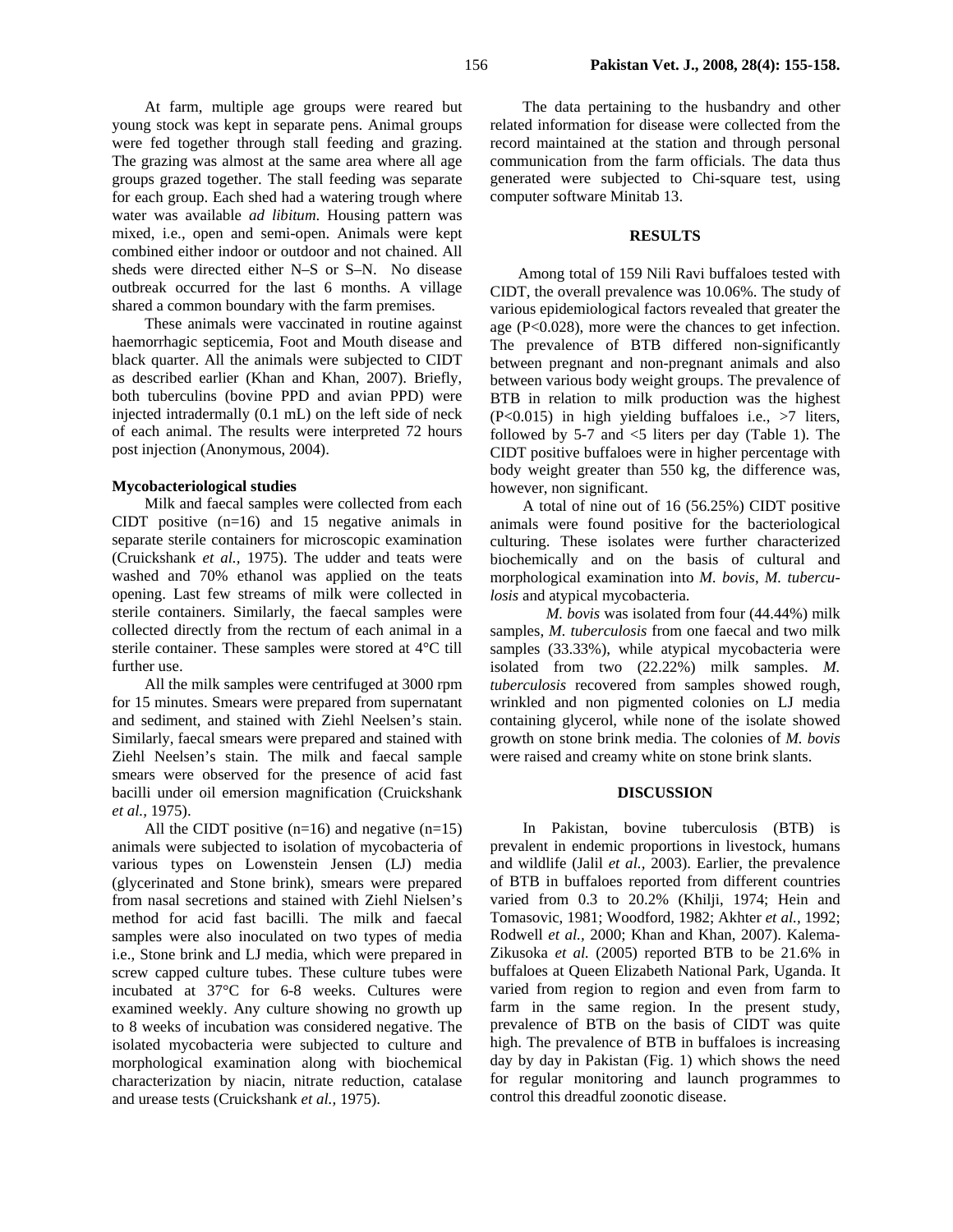| <b>Parameters/Grouping</b>      | <b>Prevalence</b> |               | $\chi^2$ value | P value |
|---------------------------------|-------------------|---------------|----------------|---------|
|                                 | No.               | $\frac{0}{0}$ |                |         |
| Age (years)                     |                   |               |                |         |
| $1-5$                           | 1                 | 6.25          | 7.148          | 0.028   |
| $6 - 8$                         | 4                 | 25.00         |                |         |
| >8                              | 11                | 68.75         |                |         |
| Body weight (kg)                |                   |               |                |         |
| $<$ 450                         | 5                 | 31.25         | 2.017          | 0.569   |
| 450-500                         | 3                 | 18.75         |                |         |
| 501-550                         | $\overline{2}$    | 12.50         |                |         |
| >550                            | 6                 | 37.50         |                |         |
| <b>Parity</b>                   |                   |               |                |         |
| $\leq$ 3                        | $\overline{2}$    | 12.50         | 6.279          | 0.043   |
| $3-6$                           | 11                | 68.75         |                |         |
| >6                              | 3                 | 18.75         |                |         |
| <b>Pregnancy status</b>         |                   |               |                |         |
| Pregnant                        | 10                | 62.50         | 0.671          | 0.413   |
| Non-Pregnant                    | 6                 | 37.50         |                |         |
| <b>Milk production (liters)</b> |                   |               |                |         |
| $<$ 5                           | $\overline{c}$    | 12.50         | 8.466          | 0.015   |
| $5 - 7$                         | $\overline{2}$    | 12.50         |                |         |
| >7                              | 12                | 75.00         |                |         |

**Table 1: Distribution of CIDT positive buffaloes in relation to various grouping** 



**Fig. 1: Prevalence of BTB in buffaloes is increasing day by day in Pakistan (References: 1 = Khilji, 1974; 2 = Shahid, 1989; 3 = Akhtar** *et al.,* **1992; 4 = Jalil** *et al.,* **2003; 5 = Javed** *et al.,* **2006; 6 = Khan and Khan, 2007; 7 = The present study).** 

The study of various epidemiological factors revealed that greater the age, more is the chance to get infection. Amin *et al.* (1992) and Rodwell *et al.* (2000) also reported high prevalence of BTB in old animals. Susceptibility of getting infection of *M. bovis* increases with age (Cagiola *et al.*, 2004) and adult cattle are more affected than calves (Kazwala *et al*., 2001). Moreover, longer span in the contaminated farm premises increases the probability of contact with the infectious agent. In addition, as the animal grows, its production of milk also increases. In the present study, it was noted that high milk producers and with greater parities

buffaloes suffered more from BTB. Possible reason for this could be that high yield and pregnancy are the key factors which aggravate the disease load and animals with these factors could be immuno-compromised due to long term production stress.

In the present study, the percentage of shedding of different mycobacteria in milk and faecal samples of CIDT positive animals was 56.25%. Out of these, isolates of *M. bovis, M. tuberculosis* and atypical mycobacteria were 44.44, 33.33 and 22.22%, respectively. However, Ali *et al.* (2005) examined 207 (102 buffaloes and 105 cattle) milk samples, but did not